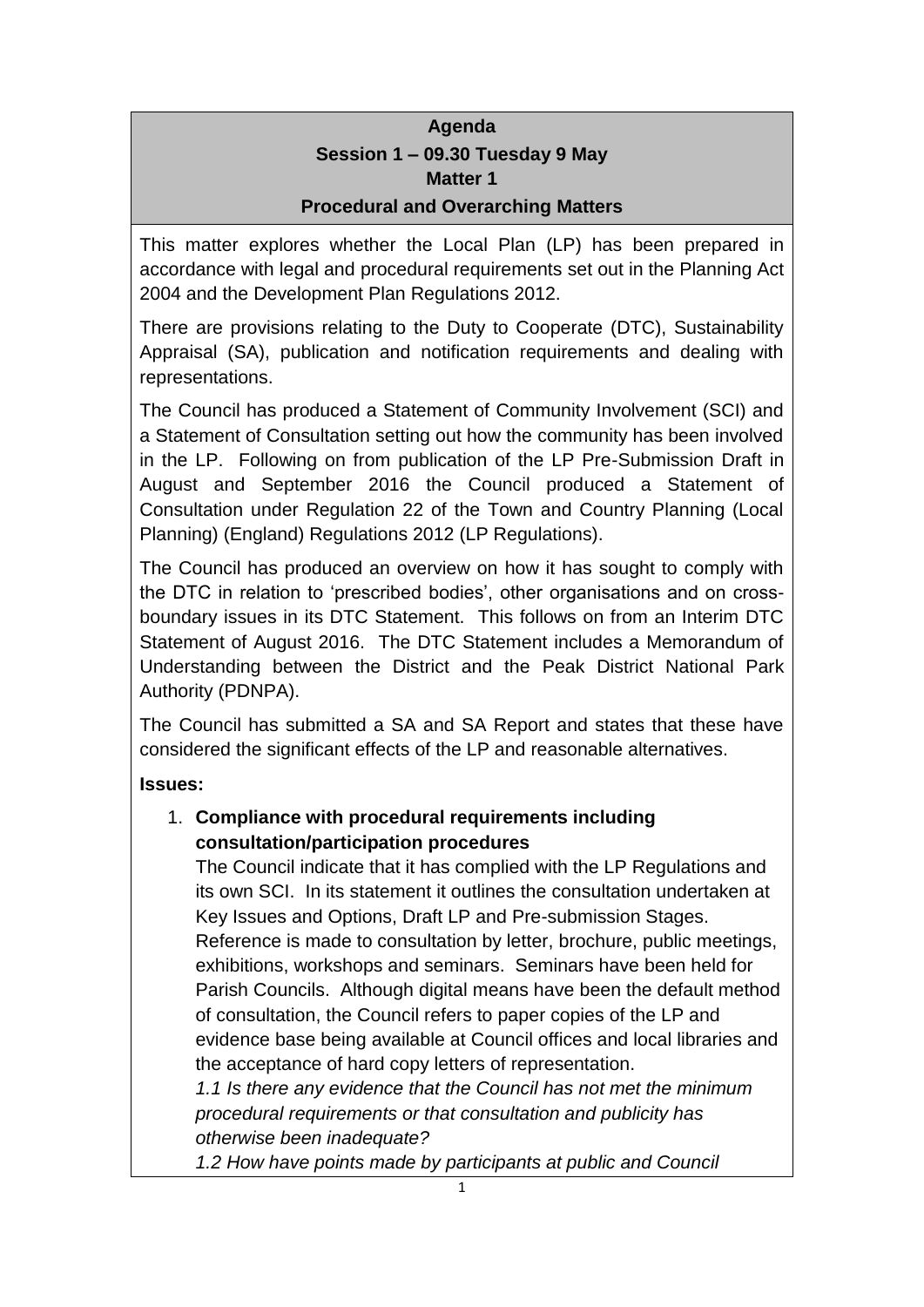*meetings been recorded?*

*1.3 What weight has been placed on points made at public meetings or through speakers representations made at Council meetings during the LP process?*

*1.4 In what ways was public participation at the Special Council meeting on 8 December 2016 limited and why?*

*1.5 Has engagement with Parish Councils and Local Communities been acceptable?*

*1.6 Have the methods used to involve those without internet access or other hard to reach groups been satisfactory?*

*1.7 How have younger people been engaged? For example has any work been done through schools?*

# 2. **Compliance with the DTC, particularly in relation to consideration of housing needs**

The Council indicates that it has fully engaged with surrounding LPA's in considering housing needs (1) referring to consultation on Housing Market Areas (HMAs) and the Housing and Economic Development Needs Assessment (HEDNA), (2) considering unmet needs and (3) drawing attention to the Memorandum of Understanding with the PDNPA. Derbyshire County Council (DCC) support the Council's approach, indicating that all adjoining LPAs have assessed and are meeting their Objectively Assessed Need (OAN).

*2.1 Is the approach within the HEDNA to a district-only OAN reasonable taking into account the overlapping HMAs which affect the District?*

*2.2. Is the failure to assess OAN based on a strategic HMA or a two tier approach (strategic and localised) fatal to the DTC?*

*2.3 Does the information about how adjoining LPAs are meeting their OAN satisfy those parties who have concerns that there may be unmet needs in the overlapping HMAs?*

*2.4 If not what other evidence should be provided?*

*2.5 Have the housing needs of neighbouring planning authorities, including the PDNPA, been taken into account particularly having regard to the overlapping HMAs?*

*2.6 Are the housing needs of Sheffield likely to have any implications for the OAN for Derbyshire Dales?*

# 3. **The SA and its consideration of reasonable alternatives**

The Council refers to the scoping report for the SA and the two iterations of the SA Report. Attention is drawn to the assessment of reasonable alternatives in terms of housing targets/allocations with the latter being based on Stage B of the Strategic Housing and Economic